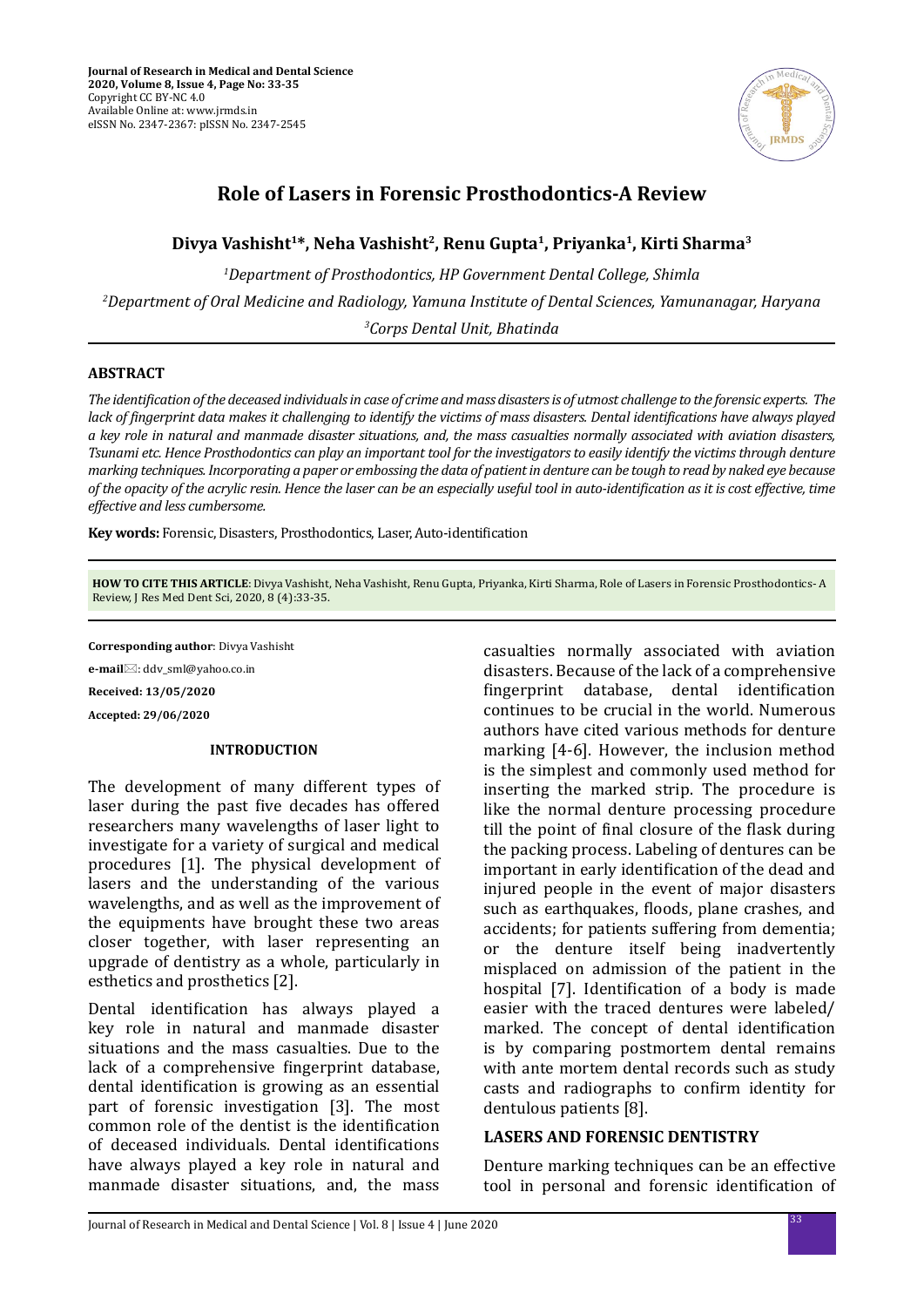human subjects. The most used denture marking techniques include impregnation, engraving, and embossing methods [9-12]. The purpose of automatic identification (auto ID) is to automate computer data entry. Auto ID can be carried out using bar codes, data matrix codes, magnetic strips, radiofrequency tagging and data communication. In health care it has been used for patient and sample identification. An interest in forensic application of Auto ID for complete dentures is shown in relation to the body identification following disasters.

Initial work was done using bar codes printed on paper. These codes were scanned with a telepen reader and then incorporated into various materials. Firstly, the bar codes were embedded into autopolymerised pigmented and clear acrylic resin. The scanner could not retrieve the data from these strips of acrylic due to opacity of acrylic resin. Secondly, the bar codes were placed between five strips of clear polyvinyl acetate polyethylene mouth guard material. Scanning was successful. Thirdly the bar code was incorporated into one laminated, custom made mouth guard, but the curvature of the mouth guard caused the distortion of the bar code making it unreadable. This bar code was too large for most dental appliances.

## **Data matrix code**

In the development of auto ID, data matrix codes were used. These matrix codes were laser engraved onto instruments. As a result of this work it was decided to evaluate matrix codes for the identification of dental appliances. Matrixes marking were able to produce a flexible, thermally resistant substrate wafer of 4mm diameter. Thermal resistance to 8000C was preferable due to the forensic interest in the body identification. The wafers were then embedded into poly methyl methacrylate.

 The wafer comprised of two dimensional data matrix of light and dark colored regions representing binary 0 and 1. Contrast is not as critical for scanning as it for bar codes and matrix codes can contain substantially more data than bar codes of the same dimensions. When embedded in autopolymerising acrylic 60% of the wafers dissolved in the monomer to the extent that they were unusable. The matrix codes were all successfully read however, after incorporation into mouth guard materials.

Direct laser engraving of the code into a ceramic disc is then carried out. This is done to obviate the need for ink marking and to use a material widely used in dentistry. The discs are 4mm in diameter and .5mm thick. Such matrix codes can contain 16 alphanumeric characters. The coded ceramic discs are placed into the heat polymerized clear resin at the flasking and packing stage [13].

## **PROCEDURE**

The matrix code was first scanned using a M210 handheld reader. After the wax try in, the denture was flasked in the conventional manner. At the boiling out stage, a Perspex spacer was placed at the posterior buccal portion of the denture (this area is accessible to the scanner, and there is sufficient thickness of material for the code to be incorporated without any technical difficulties). Trial packing of the acrylic resin was then undertaken, the flask was opened, and the Perspex spacer removed. The matrix code was then placed in position and heat cured clear acrylic because of better aesthetics compared to pink acrylic [14] was packed over the coded disc. The denture was polymerized, trimmed, and polished in the conventional manner. The high-resolution reader was then used to scan the matrix code and automatic identification was consistently successful.

The justification and the advantages of auto-ID include:

Patient identification.

Appliance identification.

Retrieval of dental records.

Diagnostic and decision support.

Education.

Recording and storage [13,15].

# **Laser etching**

Lasers have been used for engraving purposes such as the CO 2 lasers, fibre lasers, and diode lasers. Laser micro-etching is a very precise method which is not visible to naked eyes and required the help of a magnifying lens, loupes, or microscope. Copper vapor laser (CVL) can fetch a patient's identification into the metal surface of a partial denture [16]. It can label the cobaltchromium components of dentures easily, legibly, and reduce the font size of the data. The draw back with this method is expensive and